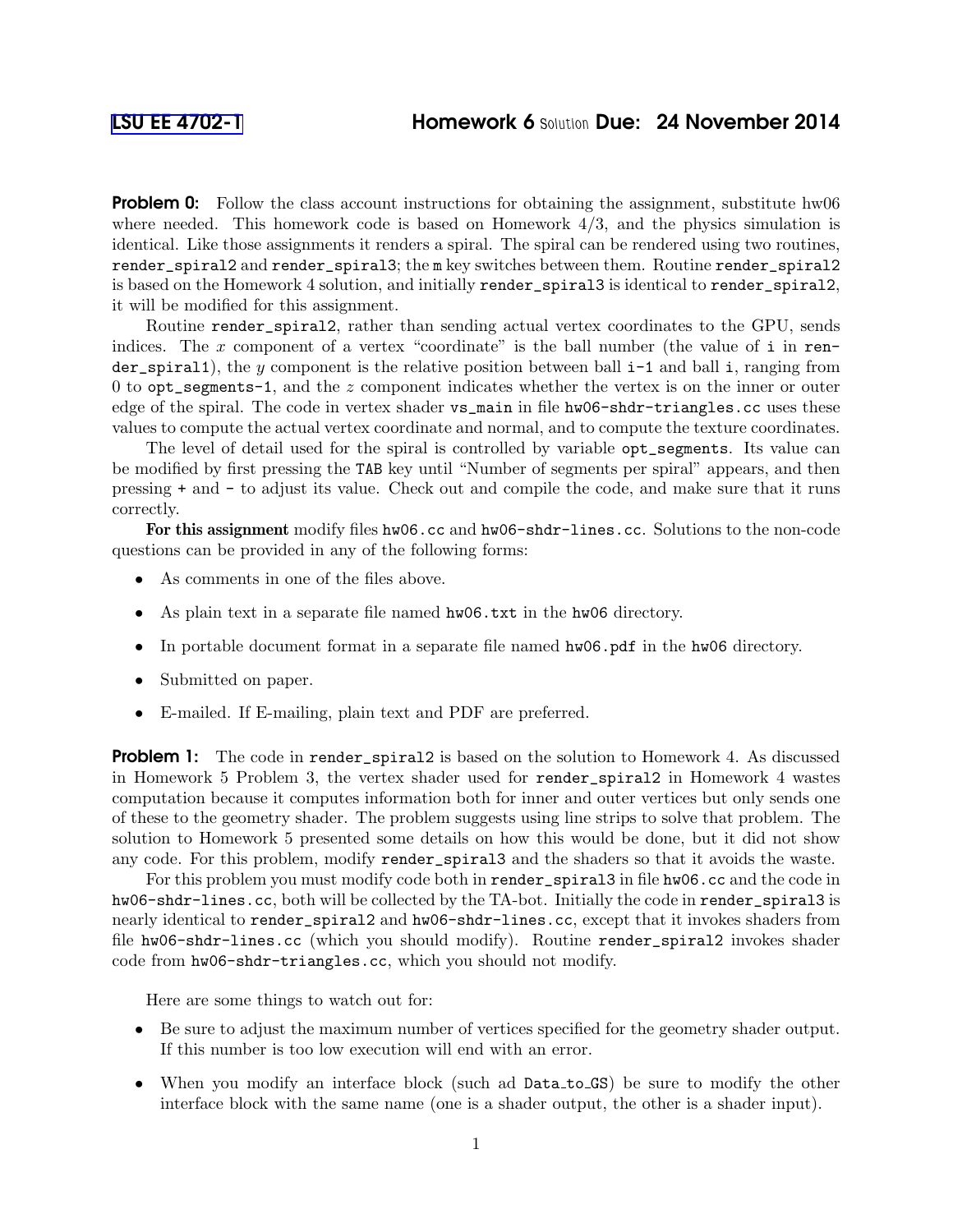Here are some debugging tips:

- Check for shader code compilation errors when your program starts. The errors are sent to stdout and should appear in the shell or in gdb, depending on how you started the program.
- If execution ends with an OpenGL error, you can get a more detailed error message by turning on OpenGL debugging. To do this change false to true in popengl helper.ogl debug set(false); near the end of hw04.cc.
- Three UI-controlled variables are available for debugging. They are debug bool.x, debug bool.y, and debug float. The Booleans can be toggled with d and D. The float can be adjusted by pressing Tab until "Debug Float" appears and then press + and - to adjust the value.

The solution has been checked into the repo, look at files hw06sol.cc and hw06-shdr-lines-sol.cc. Web versions can be found at <https://www.ece.lsu.edu/koppel/gpup/2014/hw06sol.cc.html> and <https://www.ece.lsu.edu/koppel/gpup/2014/hw06-shdr-lines-sol.cc>, the repo versions will be most up to date.

Before reading this discussion be sure to review the solution to Homework 5,

[https://www.ece.lsu.edu/koppel/gpup/2014/hw05\\_sol.pdf](https://www.ece.lsu.edu/koppel/gpup/2014/hw05_sol.pdf), which describes how the code operates. Highlights are provided here.

Routine render\_spiral3 must be changed to send the vertices as a line strip instead of a triangle strip. Rather than sending an inner and an outer vertex, only one vertex will be sent. The z component of a vertex was used to indicate whether it was an inner our outer vertex. That's no longer needed, so the vertex structure now only has two elements. Notice in the code below that the struct has two members, rather than 3.

```
struct ivec2 { int i, j; \text{ivec2}() {}; \text{ivec2}(\text{int ip}, \text{int ip}):i(\text{ip}), j(\text{jp})\{\}\};ivec2* const indices = new ivec2[ num_elts ];
ivec2 *ip = indices;for ( int i=1; i<chain_length; i++ )
  for ( int t=0; t<opt_segments; t++ ) *ip++ = ivec2(i,t);
glBindBuffer(GL_ARRAY_BUFFER, indices_bo);
glBufferData
  (GL_ARRAY_BUFFER, num_elts * sizeof(indices[0]), indices, GL_STATIC_DRAW);
delete indices;
```
Other changed code in render\_spiral3:

## /// **SOLUTION**

```
// Change number of components from 3 to 2.
glVertexPointer(2,GL_INT,2*sizeof(int),0);
glEnableClientState(GL_VERTEX_ARRAY);
glBindBuffer(GL_ARRAY_BUFFER, 0);
```
## /// **SOLUTION**

```
// Change primitive from triangle strip to line strip.
glDrawArrays(GL_LINE_STRIP, 0, num_elts );
```
The vertex shader was modified so that it sends four rather than two sets of coordinates to the geometry shader. These were declared using 2D arrays to simplify the code in the geometry shader. Here is the interface block between the two shaders:

```
in Data_to_GS {
 vec4 vertex_e[2][2]; // Vertex coordinates in eye space.
```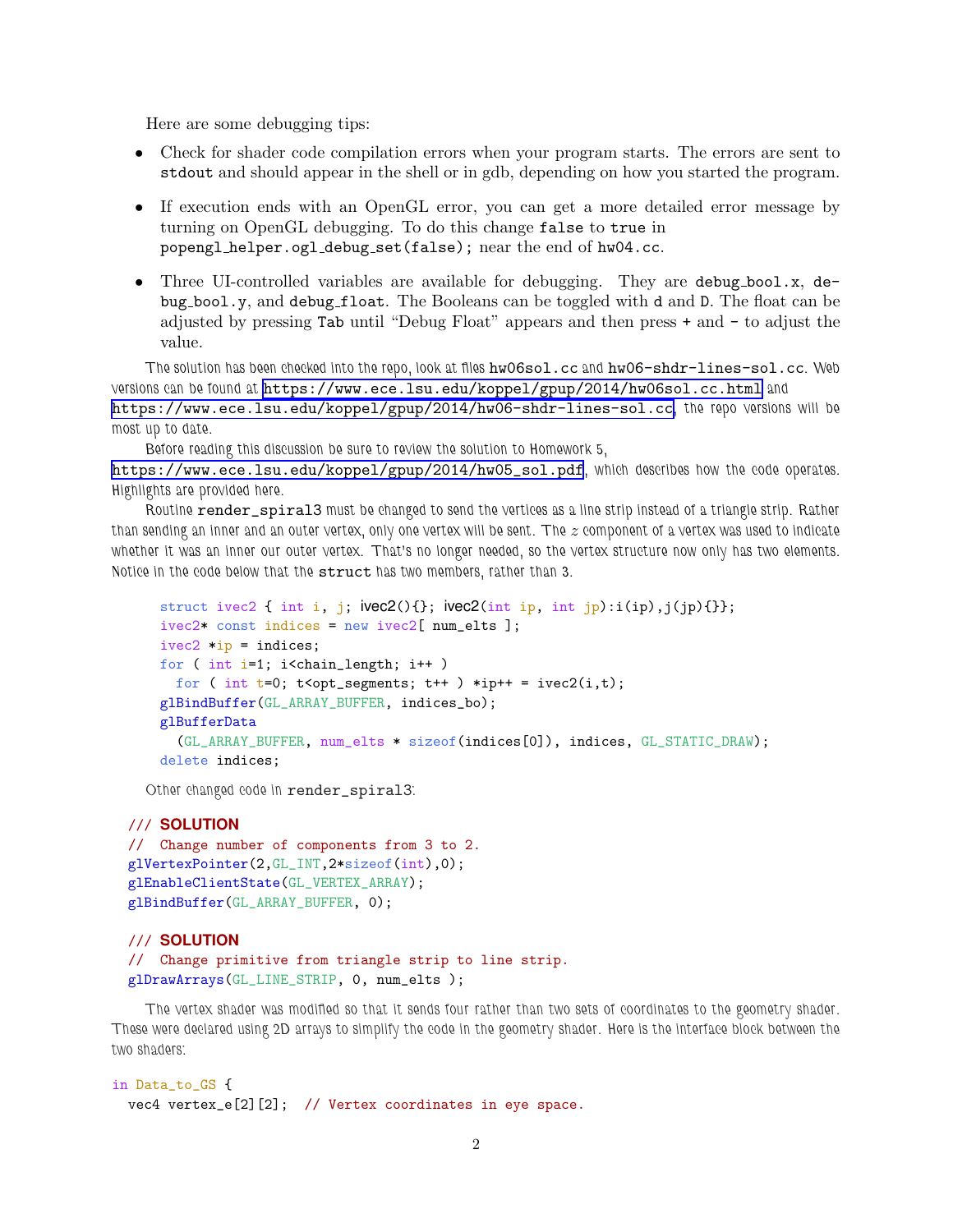```
vec4 position[2][2]; // Vertex coordinates in clip space.
 vec2 texCoord[2];
 vec3 normal_e[2];
 vec3 radial_e; // Normal for edge primitives.
} In[];
```
Only two sets of texture coordinates and two sets of normals are needed (not four) because the upper and lower spiral use the same texture coordinates and normals. The variable radial\_e stores the normal used for the edge (wall), that is the same in all four locations (except for a sign flip).

The vertex shader code assigns these elements, taking advantage of the 2D array to avoid code duplication when computing eye- and clip-space coordinates:

```
// Compute the four vertex coordinates in object space.
//
vec3 pos_o[2][2];
pos_0[0][0] = p_inner;pos_0[0][1] = p_outer;pos_o[1][0] = p_inner + depth_vector;pos_o[1][1] = p_outer + depth\_vector;// Transform the object-space coordinates to clip and eye space.
//
for ( int l=0; l<2; l++ )
 for ( int r=0; r<2; r++ )
   {
      vec4 position_o = vec4 ( pos_o[1][r], 1 );
      position[l][r] = gl_ModelViewProjectionMatrix * position_o;
      vertex_e[1][r] = g1_Mode1ViewMatrix * position_o;}
```
Because of the way the coordinates are organized the geometry shader can emit the primitives using just two loop nests:

```
/// Emit the spiral triangles.
//
for ( int level=0; level<2; level++ ) // Upper / Lower
 {
   for ( int theta=0; theta<2; theta++ )
     {
       for ( int r=0; r<2; r++ ) // Inner / outer
         {
           normal_e = In[theta].normal_e[r];
           vertex_e = In[theta].vertex_e[level][r];
           gl_Position = In[theta] . position[level] [r];gl_TexCoord[0] = In[theta].texCoord[r];
           is_edge = false;
           EmitVertex();
         }
     }
   EndPrimitive(); \frac{1}{2} This completes a strip of two triangles.
 }
```
/// **Emit the edge (wall) triangles.**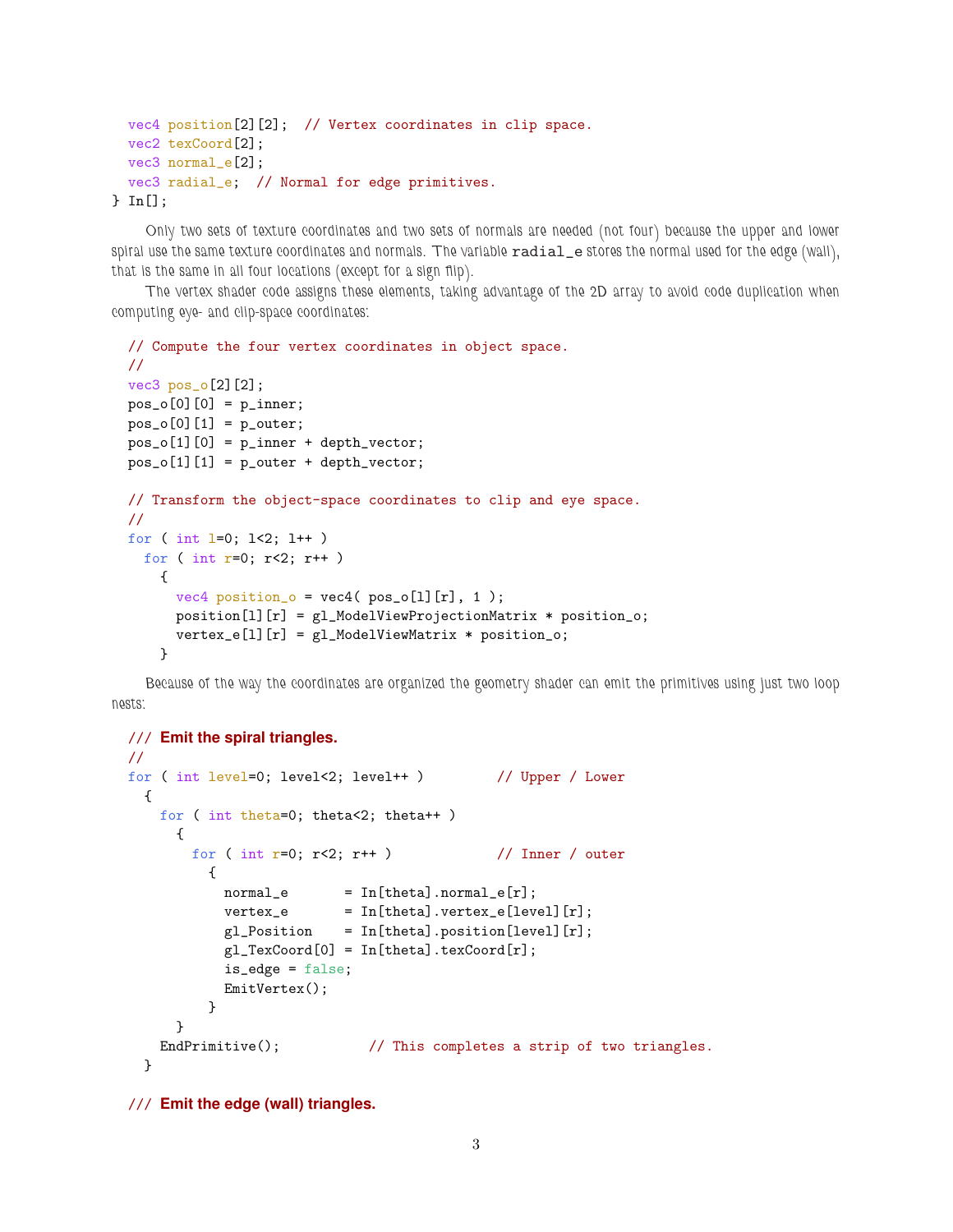```
//
for ( int r=0; r<2; r++ ) // Inner / outer
 {
   for ( int theta=0; theta<2; theta++ )
     {
       for ( int level=0; level<2; level++ ) // Upper / Lower
         {
           normal_e = r == 0 ? -In[theta].radial_e : In[theta].radial_e;vertex_e = In[theta].vertex_e[level][r];
           gl_Position = In[theta].position[level][r];
           is_edge = true;
           EmitVertex();
         }
     }
   EndPrimitive(); \frac{1}{2} // This completes a strip of two triangles.
 }
```
Only the highlights are shown above.

Note: Everything done in the vertex shader could have been done in the geometry shader. But doing all the work in the geometry shader is inefficient because each "vertex" emitted by the vertex shader (which actually stores four vertices) is used by two invocations of the geometry shader. If the geometry shader computed things like vertex\_e then it would be doing twice as much work.

**Problem 2:** Compare the performance of render\_spiral3 to render\_spiral2. To see any difference at all the value of opt\_segments will need to be increased, so do this if necessary.

(a) Show a table comparing the performance of the two methods versus opt\_segments. In the table show CPU and GPU OpenGL time. Also indicate which GPU you are using.

The table should show that it takes large values of  $opt\_segments$  before render\_spiral3 shows any benefit.

(b) Explain how varying opt\_segments changes the proportion of the work performed by the three shader stages (vertex, geometry, and fragment).

Increasing opt\_segments increases the number of triangles, but those triangles are smaller. The total area of the triangles does not change.

The amount of work performed by the vertex shader (actually the number of invocations) is proportional to the number of vertices, and that increases with opt\_segments. For our code the amount of work performed by the geometry shader also increases with opt\_segments. However, the amount of work performed by the fragment shader is proportional to the number of fragments, and that is determined by area of the triangles when projected on the screen (frame buffer). That does not change with opt\_segments. When opt\_segments increases there are more triangles, but each triangle has fewer fragments, and so the amount of work does not change.

 $(c)$  In a solution to an exam problem, the computation of  $sin(theta)$  and  $cos(theta)$  was moved out of the vertex shader. Instead the pre-computed sine and cosine values would be read from a buffer object. Would this increase or decrease the relative benefit of render\_spiral3?

Short answer: It would decrease the relative benefit of render\_sprial3 because vertex shader execution time itself would be less important.

Long Answer: Moving the sine and cosine operations out of the vertex shader significantly reduces the amount of execution time spent in the vertex shader. Perhaps render\_spiral2 vertex shader execution would drop from 20% of total rendering time to 3%. (Note: those numbers are totally made up.) If we switch from render\_spiral2 to render\_spiral3 with the trig operations, we drop from 20% to 11.1% of total time, a respectable improvement. But if using render\_spiral2 we are only consuming 3% of execution time then switching to render\_spiral3 will only drop that to 1.52% of execution time, a much smaller improvement.